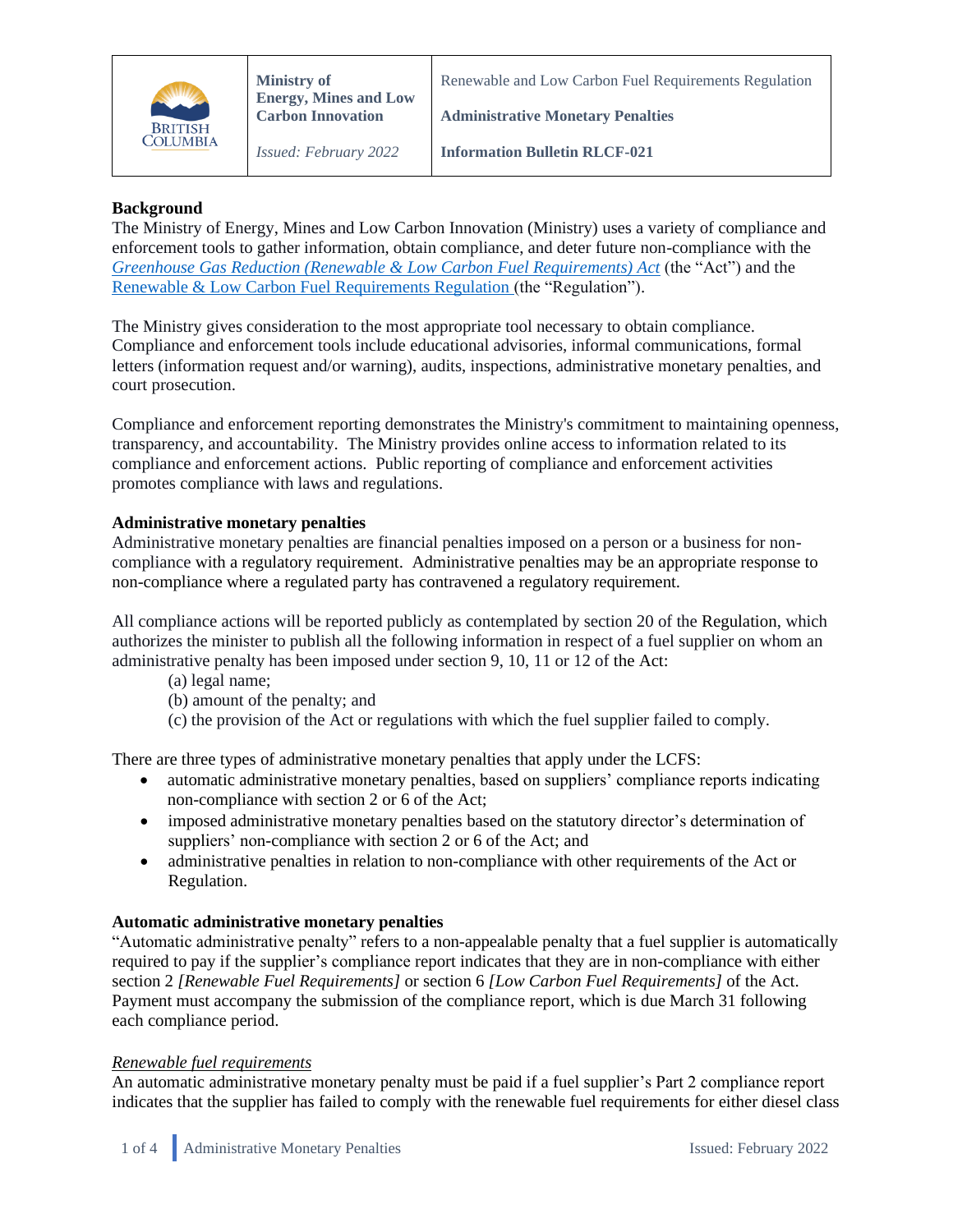

*Issued: February 2022*

**Administrative Monetary Penalties**

**Information Bulletin RLCF-021**

fuel or gasoline class fuel under section 2 of the Act. The supplier must pay a penalty based on the volume of renewable fuel that should have been supplied in relation to either fuel class. The amount of the penalty is calculated by the formula:

*( [Renewable fuel required for class] – [Renewable fuel supplied in class] ) × [Penalty rate]*

The penalty rates are  $30\frac{\epsilon}{L}$  for a renewable content deficit in the gasoline class pool and  $45\frac{\epsilon}{L}$  for a renewable content deficit in the diesel class pool.

## *Low carbon fuel requirements*

An automatic administrative monetary penalty must be paid if a fuel supplier's Part 3 compliance report indicates that the supplier has failed to comply with the carbon intensity limit for a given compliance period under section 6 of the Act. The supplier must pay a penalty to retire debits that have not been offset by credits earned in the same compliance period. The amount of the penalty is calculated by the formula:

*( [Gross debits] – [Gross credits] ) × [Penalty rate]* 

# *Gross debits* include:

*All the debits generated by the supplier's supply of Part 3 fuel during a compliance period based on section 6(4) of the Act;*

plus

*Any debits generated in the compliance period transferred to the supplier under section 11.11 of the Regulation;*

## minus

*Any debits generated in the compliance period transferred from the supplier.* 

Debits from previous compliance periods which have been previously set off against credits or for which a penalty has been paid are not carried forward.

## *Gross credits* include:

*All the credits generated by the supplier's supply of Part 3 fuel during a compliance period based on section 6(4) of the Act,* 

plus

*Any validated credits from the current or earlier compliance periods that have been transferred to the supplier under section 11.11 of the Regulation that have not been previously set off against debits;* 

plus

*Credits carried over from previous compliance periods that have not been set off against debits for those previous compliance periods or transferred under section 11.11 of the Regulation;* 

minus

*Any credits generated in the compliance period transferred from the supplier.* 

Credits from previous compliance periods which have been previously set off against debits are not carried forward.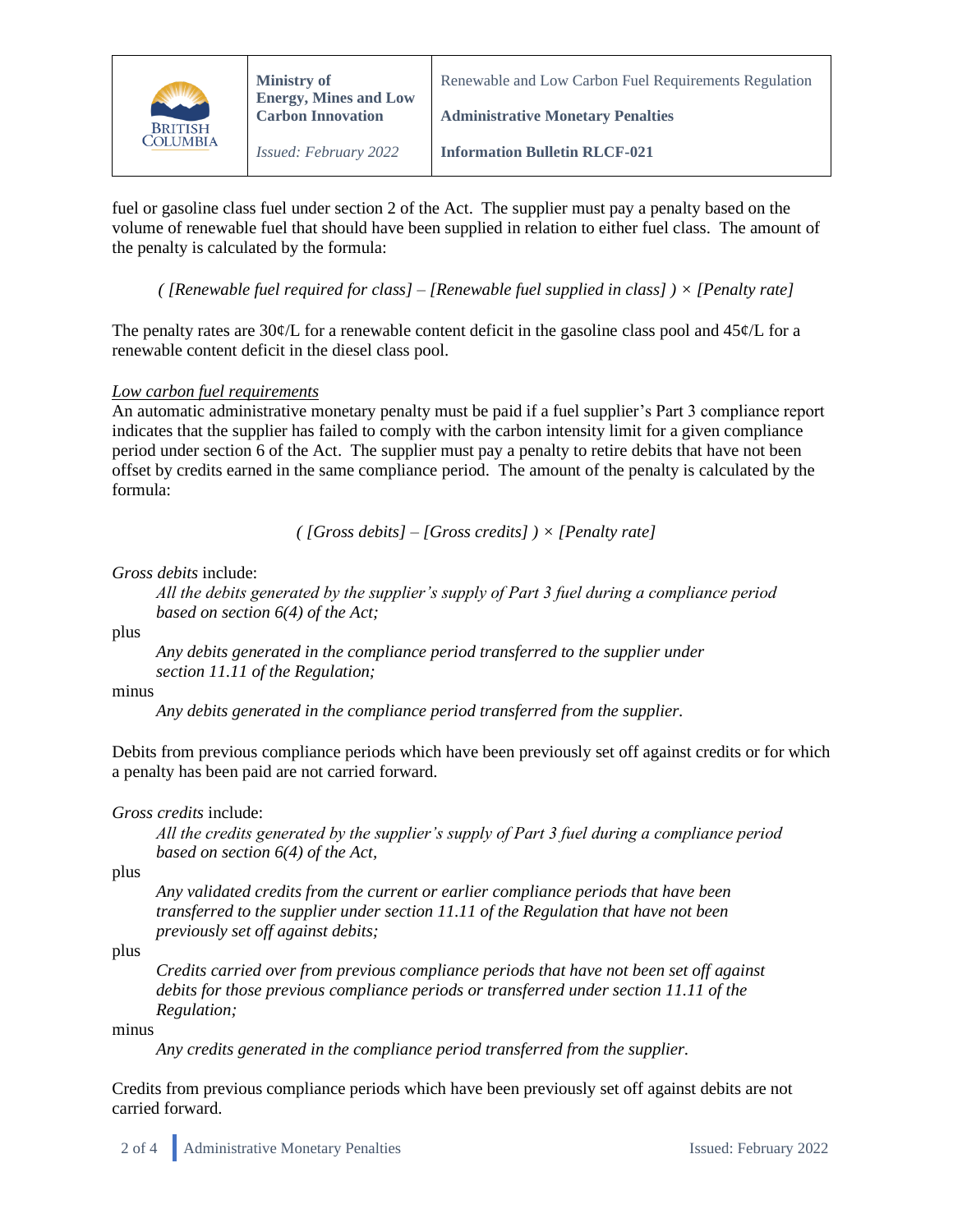

*Issued: February 2022*

**Administrative Monetary Penalties**

**Information Bulletin RLCF-021**

The penalty rate is \$200/net low carbon fuel debit. Penalties of up to 10% of outstanding balances can be imposed for each 14-day period a penalty balance remains unpaid.

### **Imposed administrative penalties**

"Imposed administrative penalty" refers to a penalty that is imposed on a fuel supplier by the statutory director for non-compliance with section 2 or 6 of the Act, where the non-compliance is not reported in the supplier's compliance report or where the supplier has failed to submit a report. The Act requires the director to impose a penalty in any situation where they are satisfied that there is non-compliance with section 2 or 6 that has not been reported in a compliance period. The Regulation sets out rules providing an opportunity to be heard prior to imposing any penalties.

Imposed administrative penalties are calculated in the same manner as automatic penalties.

### **Administrative penalties in relation to other matters**

For other non-compliances with the Act or Regulation other than sections 2 and 6 of the Act, the director has a discretion to impose penalties. Part 3 of the Regulation outlines prescribed contraventions and maximum amounts that can be imposed for a contravention, and other matters related to imposing this form of penalty.

These administrative penalties must be paid within 30 days from the date that the penalty is imposed.

## **Who can impose an administrative monetary penalty?**

Administrative monetary penalties are issued by the director appointed by the Minister under the Act. The director is advised by senior staff who understand the intent of the regulatory requirements as well as the principles of administrative fairness and the standards that must be met.

#### **History of penalties imposed**

Table 1 on the following page contains a complete list of compliance actions that have resulted in compliance penalties being paid by fuel suppliers.